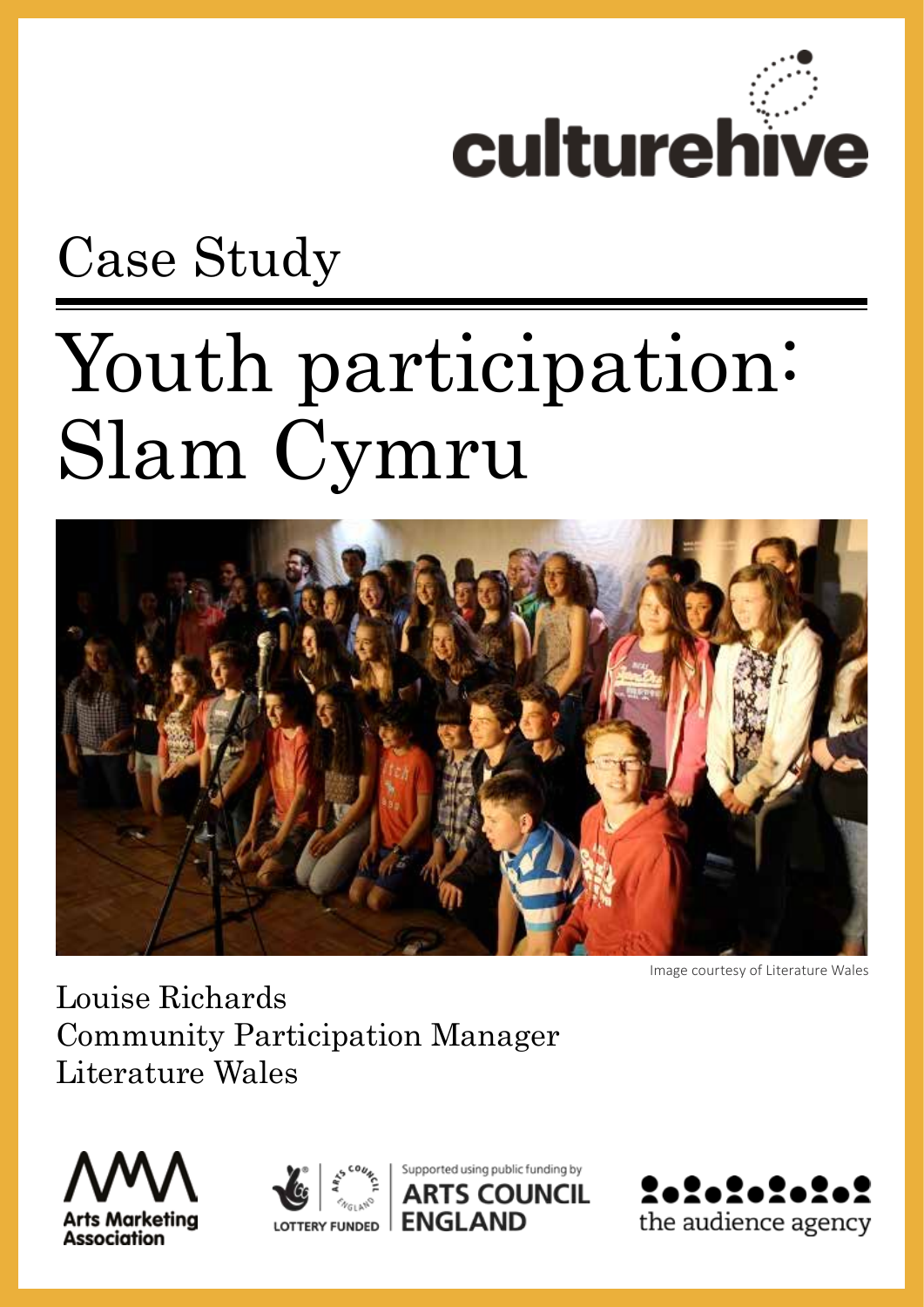Wales joined the international Slam Movement with ten poets delivering creative writing and performance workshops to 200 young people from across Wales.

**Case Study Author:**  Louise Richards Literature Wales

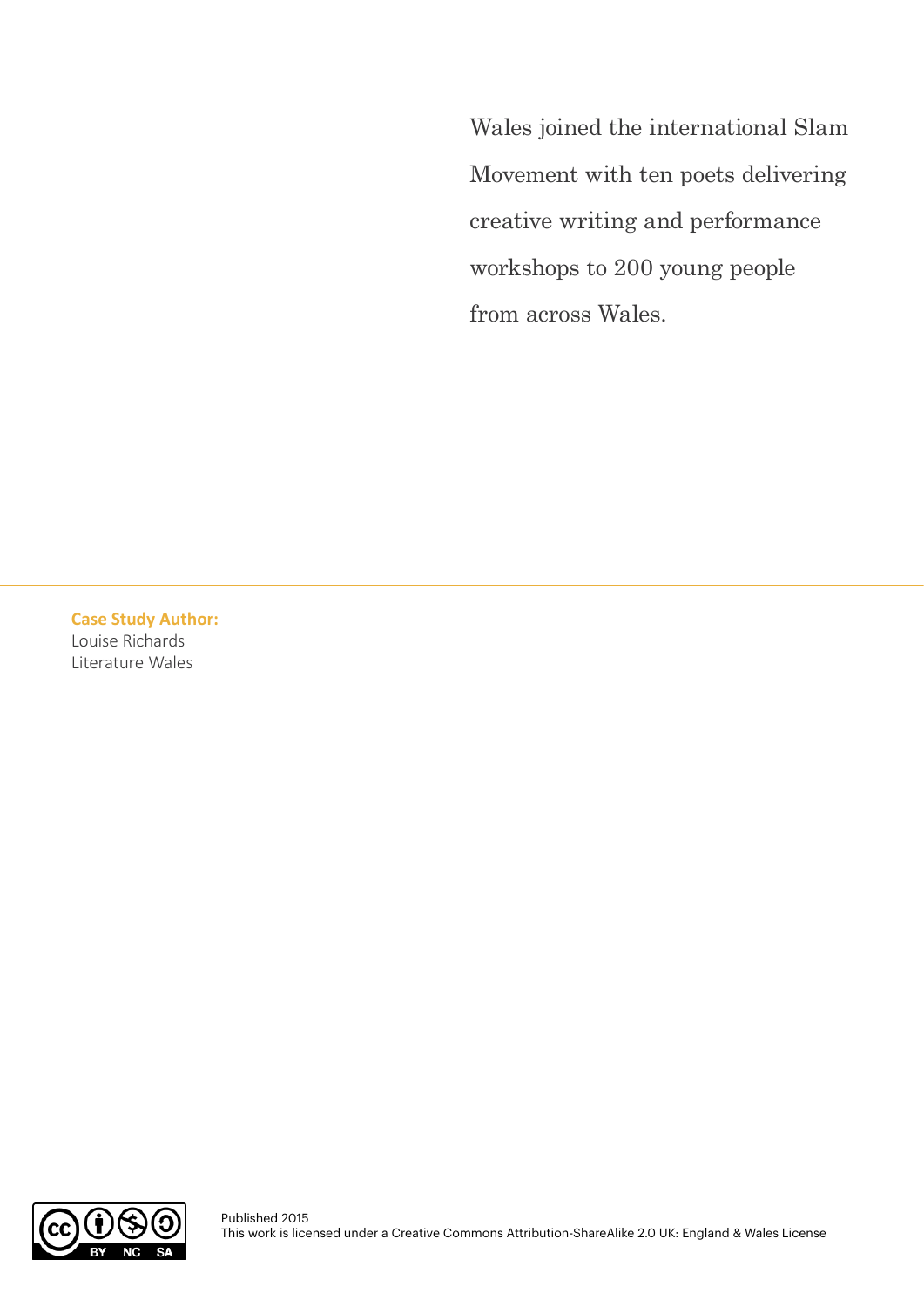### Case Study Introduction What will I learn and is it relevant to me?

#### **Themes...**

- Young people
- Slam poetry
- **Participation**
- Project funding

#### **Learning...**

- Adapting international initiatives
- Engaging young people in literature
- Funding literature projects
- Making your ideas happen

#### **Relevant for...**

- Education, outreach and engagement teams keen to engage young people in literature
- Directors and Chief Executives wanting to join international initiatives
- Artists working with young people
- Anyone with a great idea who wants to make it happen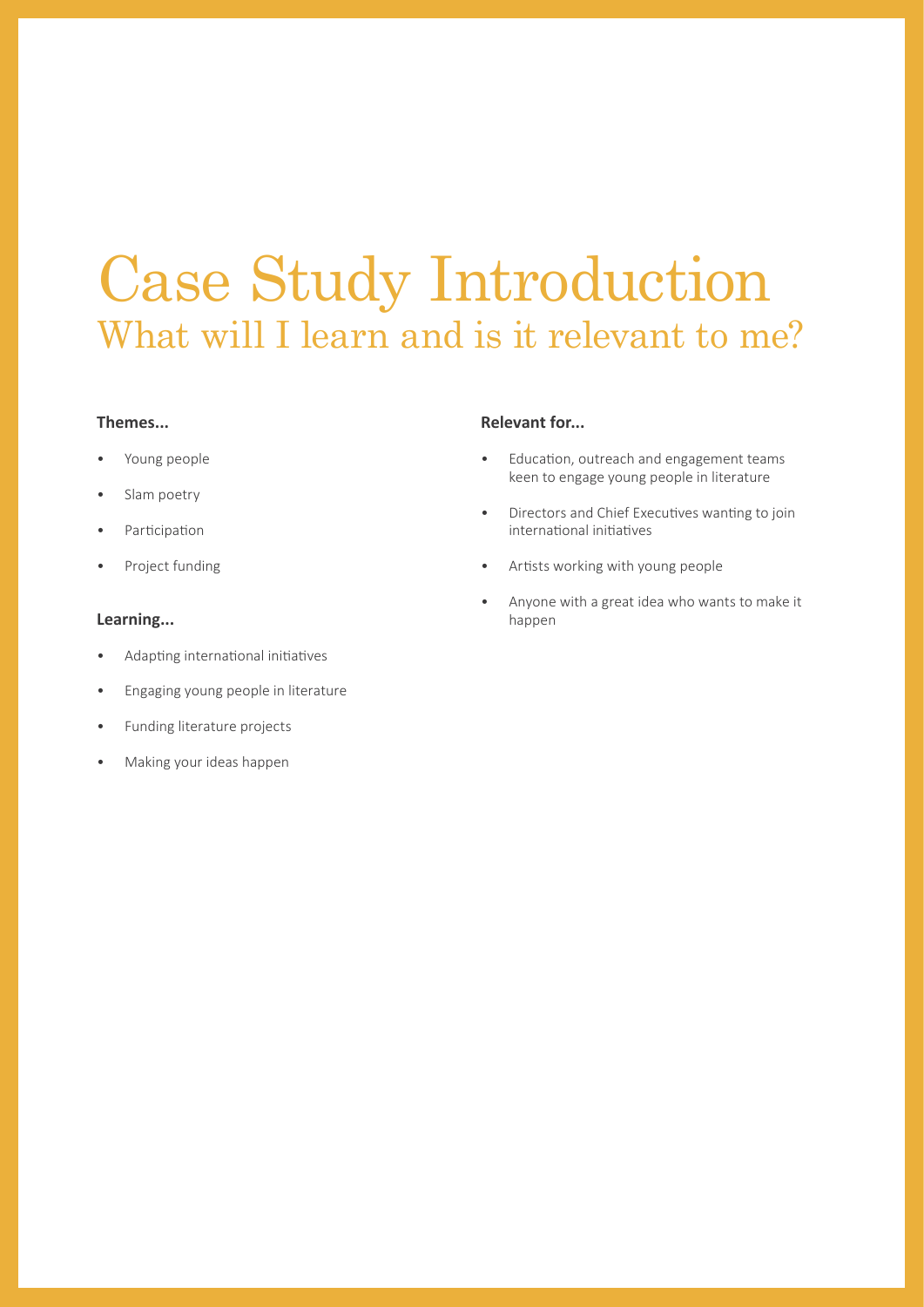'Literature Wales works collaboratively, bilingually, and in a wide range of communities to make sure literature is a voice for all.'

### Literature Wales Young People's Laureate, Bardd Plant Cymru and Slam Cymru

#### **Literature Wales**

Literature Wales believes that literature belongs to everybody and can be found everywhere. We work collaboratively, bilingually, and in a wide range of communities to make sure literature is a voice for all.

We believe in empowering people, groups and communities by supporting them and giving them the tools to develop the literature programmes, events and schemes they want and need in their own local area.

Fundamentally we believe that literature is good for you. It can change, improve and enhance people's lives. It contributes to better skills, employability, health and engagement with society.

#### **Young People's Laureate**

The Young People's Laureate initiative aims to inspire self-expression and increase literacy and communication skills in young people. By using a wide range of disciplines the project has been developed to engage the next generation with literature in new and innovative ways. The initiative was launched by Literature Wales in October 2011 with Catherine Fisher appointed as first Laureate. It has been developed by performer and poet Martin Daws who has been Wales' Young People's Laureate since 2013. Poet and educator Sophie McKeand will take up the post of Young People's Laureate in April 2016.

#### **Slam Cymru**

Slam Cymru was Wales' first ever National Youth Slam. The project began with creative writing and performance workshops, leading to regional heats and a national grand final.

Youth Slam teams from across Wales battled it out to be named National Youth Slam Champions 2015.

Slam Cymru was coordinated by Literature Wales with funding from the Garfield Weston Foundation.

#### **Bardd Plant Cymru**

The Bardd Plant Cymru (Welsh-language Children's Poet Laureate) initiative is a collaboration between Literature Wales, Welsh Books Council, Yr Urdd, S4C and the Welsh Government.

The project aims to engage children in the writing and appreciation of poetry and each year works with over 4,000 children across Wales.

The initiative was launched in 2000 with Myrddin ap Dafydd appointed as the first Bardd Plant Cymru. Since then there have been thirteen poets in the role, including Aneirin Karadog (2013 - 2015).

Writer, musician and TV presenter Anni Llŷn is the current Bardd Plant Cymru (2015 - 2017).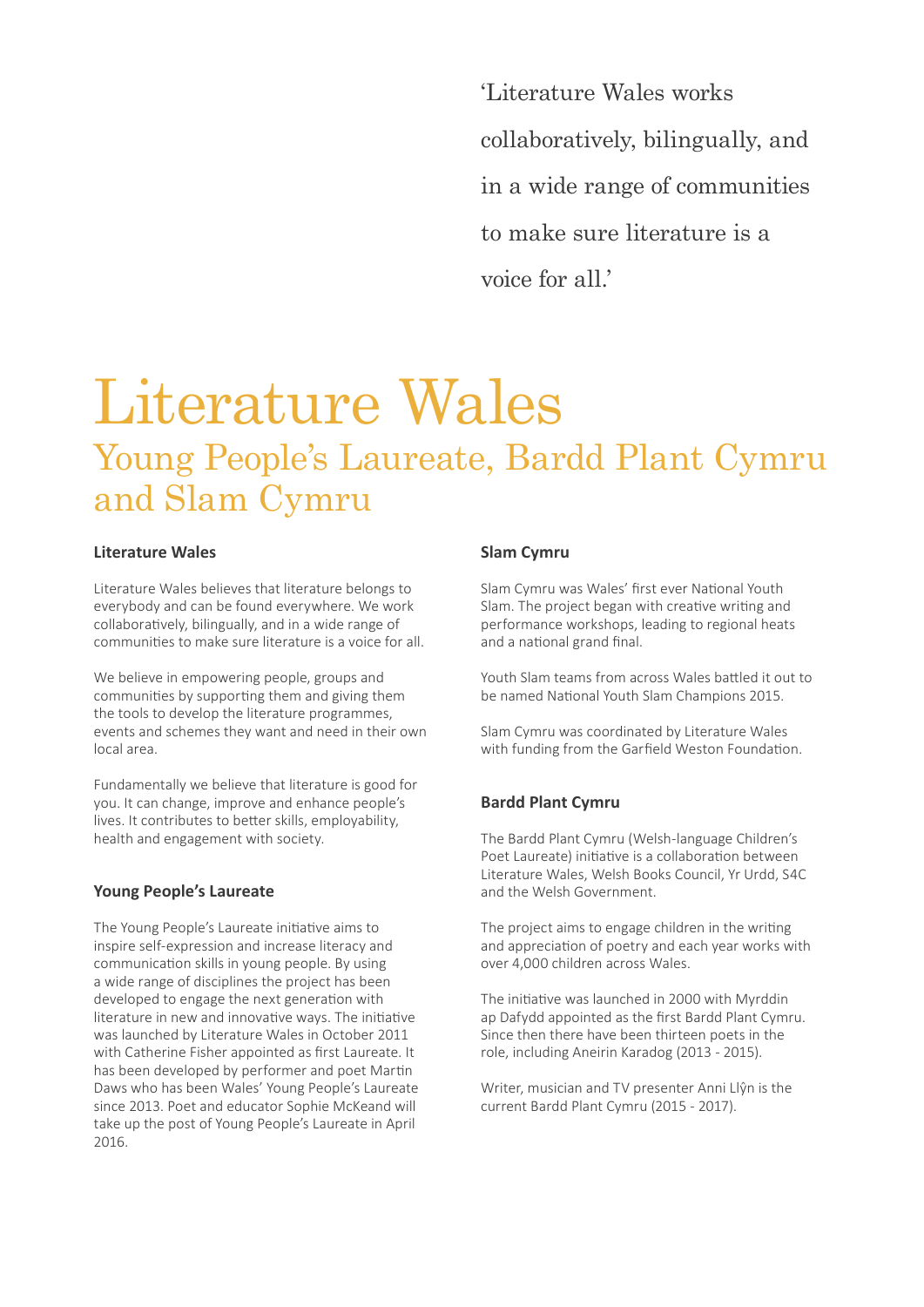'Each group received four sessions in which they had to create two poems under two minutes in length and learn how to perform them.'

### Slam Cymru Introducing the project

#### **The inspiration**

Lleucu Siencyn, Chief Executive of Literature Wales, visited America during the Dylan Thomas 100 celebrations.

During her trip Lleucu learned more about Slam, the global spoken word poetry movement that originated in the USA.

She made connections with organisations out there and returned inspired by the movement.

#### **Preparing for the project**

Young People's Laureate Martin Daws received a Creative Wales Ambassador Award from the Arts Council of Wales to work with Literature Wales and Urban Word in New York to learn about Slam poetry. Martin received mentoring from Hip Hop artists and attended the Preemptive Education Conference led by Urban Word.

Martin was accompanied by Bardd Plant Cymru Aneirin Karadog, who shares his interest in spoken word.

I joined Martin at Brave New Voices Festival, which draws Slam teams from across America and internationally to learn and compete.

We returned to Wales determined to apply what we'd learnt and create our own Slam project. Our Chief Executive had recently met with the Garfield Weston Foundation and that seemed a good fit. We submitted an application for Slam Cymru, which was successful.

#### **The project**

We issued a callout for poets. They had to apply and say why they wanted to be part of the project.

Martin and Aneirin trained eight poets who would work with them to coach Slam poetry teams across Wales.

We asked the poets to approach groups locally. If they were interested Literature Wales would then take it forward.

The Prince's Trust also supported us by suggesting groups and providing rooms for the workshops.

Each of the poets was then allocated a group to work with. These included Young Carers, Schools and Prince's Trust XL Clubs.

Each group received four sessions in which they had to create two poems under two minutes in length and learn how to perform them.

The workshops were followed by two regional heats. Six groups competed in Wrexham and another six in Cardiff. Two teams from each region then went on to compete at the grand final at St David's Hall in Cardiff.

#### **The cost**

The project cost £20,000. That included training of the artists, artist fees for workshop delivery and venue hire for the events. It also included transport costs for the groups if they weren't able to pay for it.

£10,000 came from Garfield Weston Foundation and that was matched by in kind support from Literature Wales.